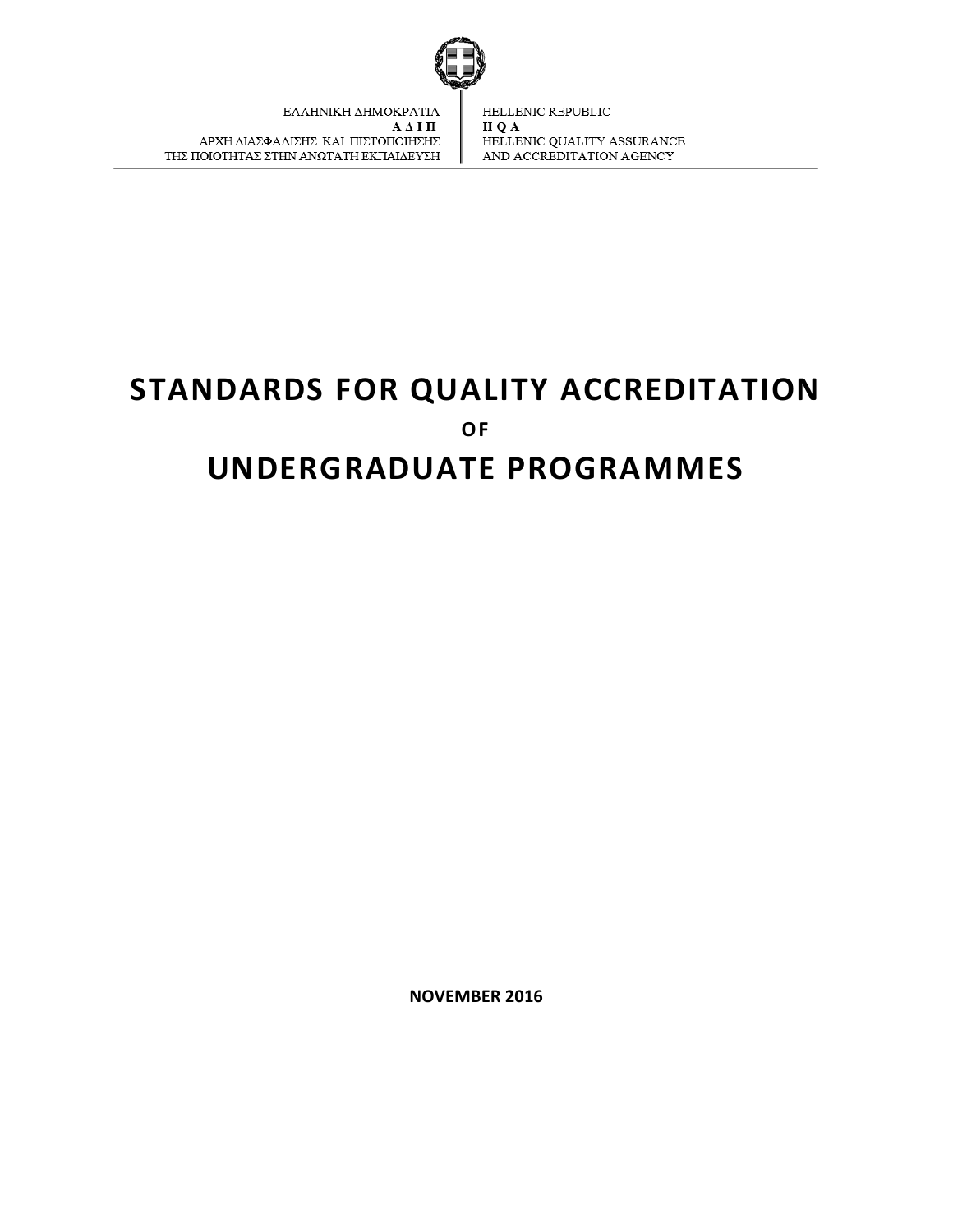

## **CONTENTS**

| 4. STUDENT ADMISSION, PROGRESSION, RECOGNITION AND CERTIFICATION  5  |  |
|----------------------------------------------------------------------|--|
|                                                                      |  |
|                                                                      |  |
|                                                                      |  |
|                                                                      |  |
| 9. ON-GOING MONITORING AND PERIODIC INTERNAL REVIEW OF PROGRAMMES 10 |  |
|                                                                      |  |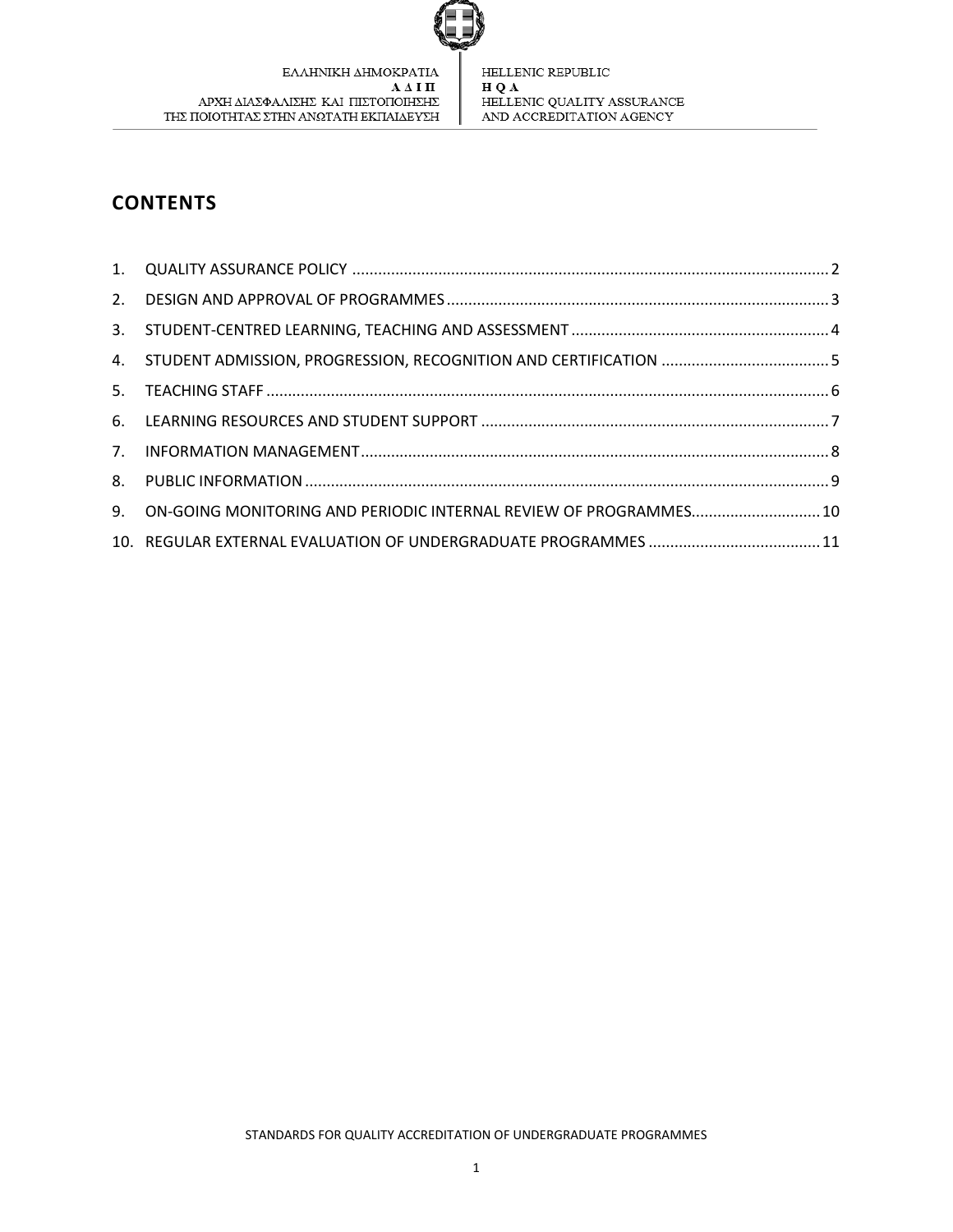

## <span id="page-2-0"></span>**1. QUALITY ASSURANCE POLICY**

**INSTITUTIONS SHOULD APPLY A QUALITY ASSURANCE POLICY AS PART OF THEIR STRATEGIC MANAGEMENT. THIS POLICY SHOULD EXPAND AND BE AIMED (WITH THE COLLABORATION OF EXTERNAL STAKEHOLDERS) AT ALL INSTITUTION'S AREAS OF ACTIVITY, AND PARTICULARLY AT THE FULFILMENT OF QUALITY REQUIREMENTS OF UNDERGRADUATE PROGRAMMES. THIS POLICY SHOULD BE PUBLISHED AND IMPLEMENTED BY ALL STAKEHOLDERS.** 

The quality assurance policy of the academic unit is in line with the Institutional policy on quality, and is included in a published statement that is implemented by all stakeholders. It focuses on the achievement of special objectives related to the quality assurance of study programmes offered by the academic unit.

The quality policy statement of the academic unit includes its commitment to implement a quality policy that will promote the academic profile and orientation of the programme, its purpose and field of study; it will realise the programme's strategic goals and it will determine the means and ways for attaining them; it will implement the appropriate quality procedures, aiming at the programme's continuous improvement.

In particular, in order to carry out this policy, the academic unit commits itself to put into practice quality procedures that will demonstrate:

- a) the suitability of the structure and organization of the curriculum;
- b) the pursuit of learning outcomes and qualifications in accordance with the European and the National Qualifications Framework for Higher Education;
- c) the promotion of the quality and effectiveness of teaching;
- d) the appropriateness of the qualifications of the teaching staff;
- e) the enhancement of the quality and quantity of the research output among faculty members of the academic unit;
- f) ways for linking teaching and research;
- g) the level of demand for qualifications acquired by graduates, in the labour market;
- h) the quality of support services such as the administrative services, the Library, and the student welfare office;
- i) the conduct of an annual review and an internal audit of the quality assurance system of the undergraduate programme(s) offered, as well as the collaboration of the Internal Evaluation Group (IEG) with the Institution's Quality Assurance Unit (QAU);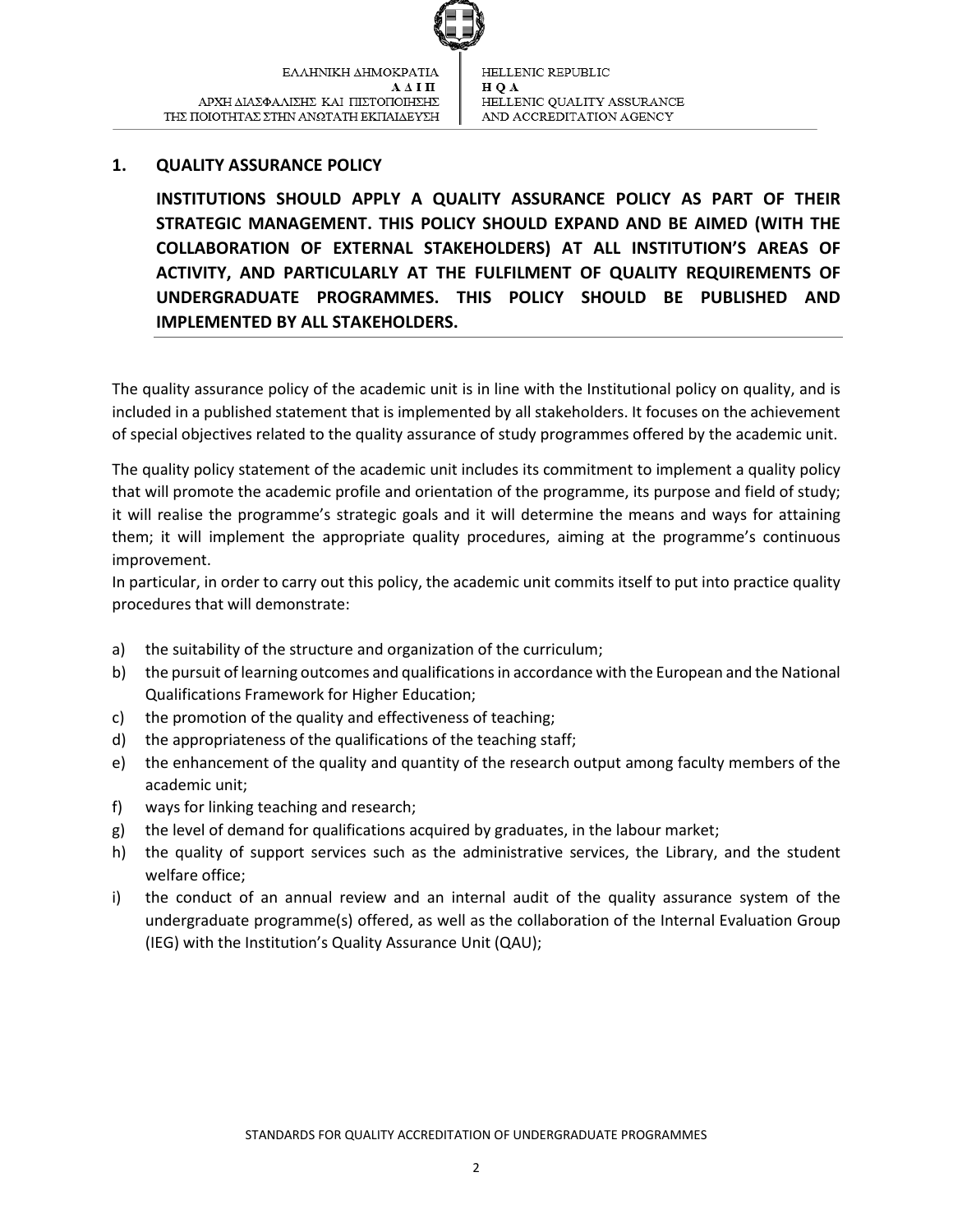

## <span id="page-3-0"></span>**2. DESIGN AND APPROVAL OF PROGRAMMES**

**INSTITUTIONS SHOULD DEVELOP THEIR UNDERGRADUATE PROGRAMMES FOLLOWING A DEFINED WRITTEN PROCESS WHICH WILL INVOLVE THE PARTICIPANTS, INFORMATION SOURCES AND THE APPROVAL COMMITTEES FOR THE PROGRAMME. THE OBJECTIVES, THE EXPECTED LEARNING OUTCOMES, THE INTENDED PROFESSIONAL QUALIFICATIONS AND THE WAYS TO ACHIEVE THEM ARE SET OUT IN THE PROGRAMME DESIGN. THE ABOVE DETAILS AS WELL AS INFORMATION ON THE PROGRAMME'S STRUCTURE ARE PUBLISHED IN THE STUDENT GUIDE.**

Academic units develop their programmes following a well-defined procedure. The academic profile and orientation of the programme, the objectives, the subject areas, the structure and organisation, the expected learning outcomes and the intended professional qualifications according to the National Qualifications Framework for Higher Education are described at this stage. The approval or revision process for programmes includes a check of compliance with the basic requirements described in the Standards, on behalf of the Institution's Quality Assurance Unit (QAU).

Furthermore, the programme design should take into consideration the following:

- the Institutional strategy
- $\bullet$  the active participation of students
- the experience of external stakeholders from the labour market
- the smooth progression of students throughout the stages of the programme
- the anticipated student workload according to the European Credit Transfer and Accumulation System
- the option to provide work experience to the students
- the linking of teaching and research
- the relevant regulatory framework and the official procedure for the approval of the programme by the Institution.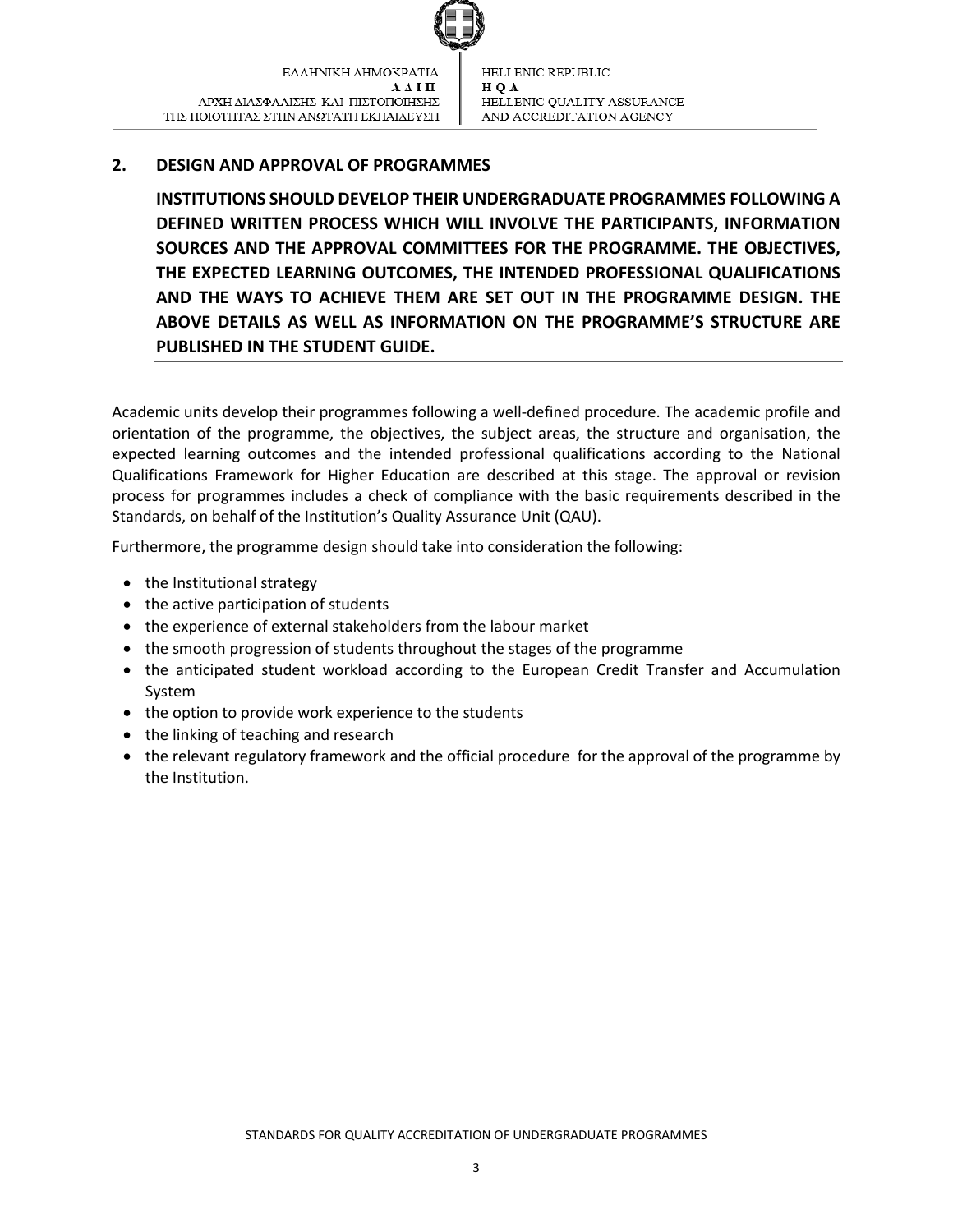

## <span id="page-4-0"></span>**3. STUDENT-CENTRED LEARNING, TEACHING AND ASSESSMENT**

**INSTITUTIONS SHOULD ENSURE THAT THE UNDERGRADUATE PROGRAMMES ARE DELIVERED IN A WAY THAT ENCOURAGES STUDENTS TO TAKE AN ACTIVE ROLE IN CREATING THE LEARNING PROCESS. THE ASSESSMENT METHODS SHOULD REFLECT THIS APPROACH.** 

Student-centred learning and teaching plays an important role in stimulating students' motivation, selfreflection and engagement in the learning process. The above entail continuous consideration of the programme's delivery and the assessment of the related outcomes.

The student-centred learning and teaching process

- respects and attends to the diversity of students and their needs, enabling flexible learning paths;
- considers and uses different modes of delivery, where appropriate;
- flexibly uses a variety of pedagogical methods;
- regularly evaluates and adjusts the modes of delivery and pedagogical methods aiming at improvement
- regularly evaluates the quality and effectiveness of teaching, as documented especially through student surveys;
- reinforces the student's sense of autonomy, while ensuring adequate guidance and support from the teaching staff;
- promotes mutual respect in the student teacher relationship;
- applies appropriate procedures for dealing with students' complaints.

In addition :

- the academic staff are familiar with the existing examination system and methods and are supported in developing their own skills in this field;
- the assessment criteria and methods are published in advance;
- the assessment allows students to demonstrate the extent to which the intended learning outcomes have been achieved. Students are given feedback, which, if necessary is linked to advice on the learning process;
- student assessment is conducted by more than one examiner, where possible;
- the regulations for assessment take into account mitigating circumstances
- assessment is consistent, fairly applied to all students and carried out in accordance with the stated procedures;
- a formal procedure for student appeals is in place.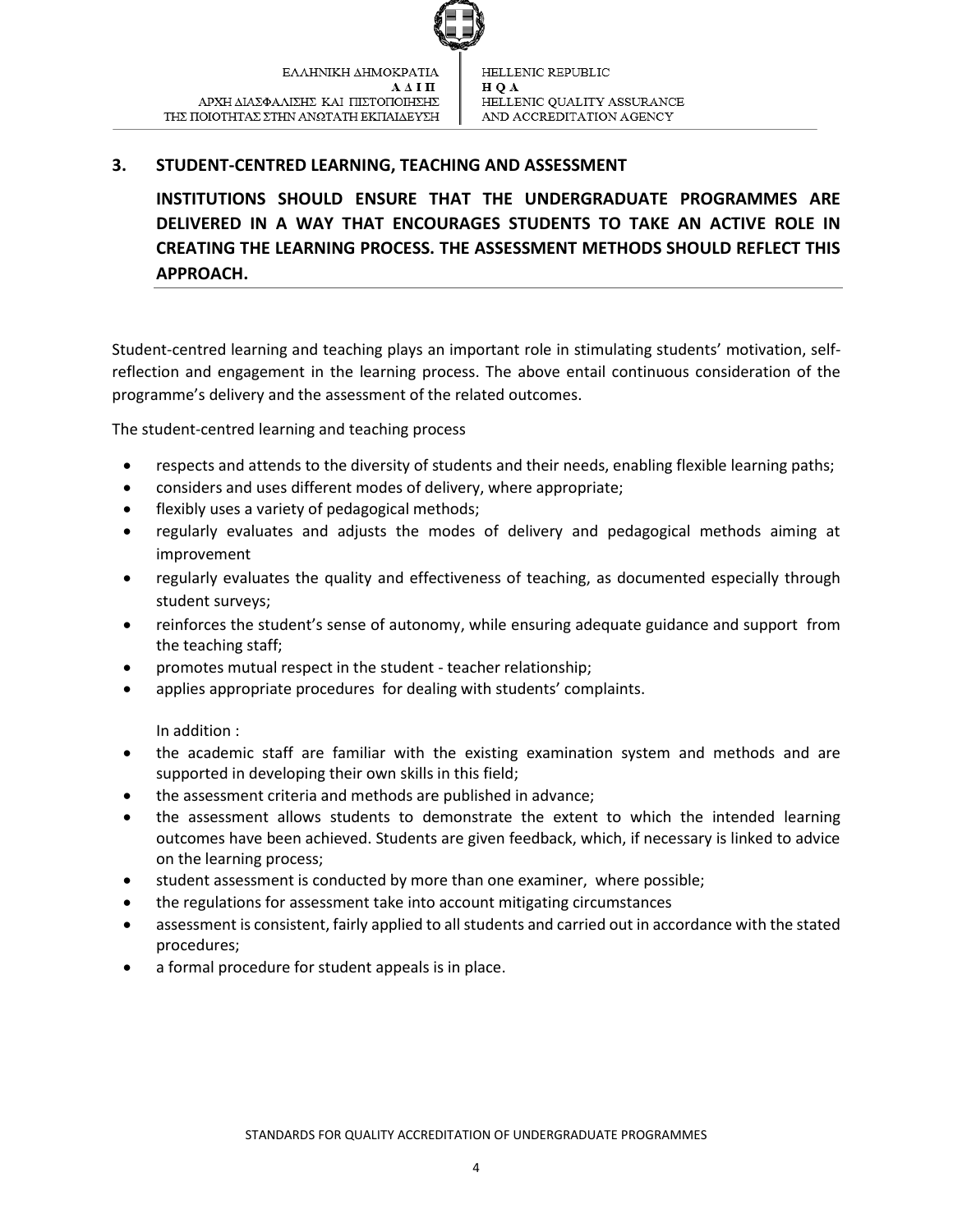

## <span id="page-5-0"></span>**4. STUDENT ADMISSION, PROGRESSION, RECOGNITION AND CERTIFICATION**

**INSTITUTIONS SHOULD DEVELOP AND APPLY PUBLISHED REGULATIONS COVERING ALL ASPECTS AND PHASES OF STUDIES (ADMISSION, PROGRESSION, RECOGNITION AND CERTIFICATION).**

Institutions and academic units need to put in place both processes and tools to collect, manage and act on information regarding student progression.

Procedures concerning the award and recognition of higher education degrees, the duration of studies, rules ensuring students progression, terms and conditions for student mobility should be based on the institutional study regulations. Appropriate recognition procedures rely on institutional practice for recognition of credits among various European academic departments and Institutions, in line with the principles of the Lisbon Recognition Convention.

Graduation represents the culmination of the students΄study period. Students need to receive documentation explaining the qualification gained, including achieved learning outcomes and the context, level, content and status of the studies that were pursued and successfully completed (Diploma Supplement).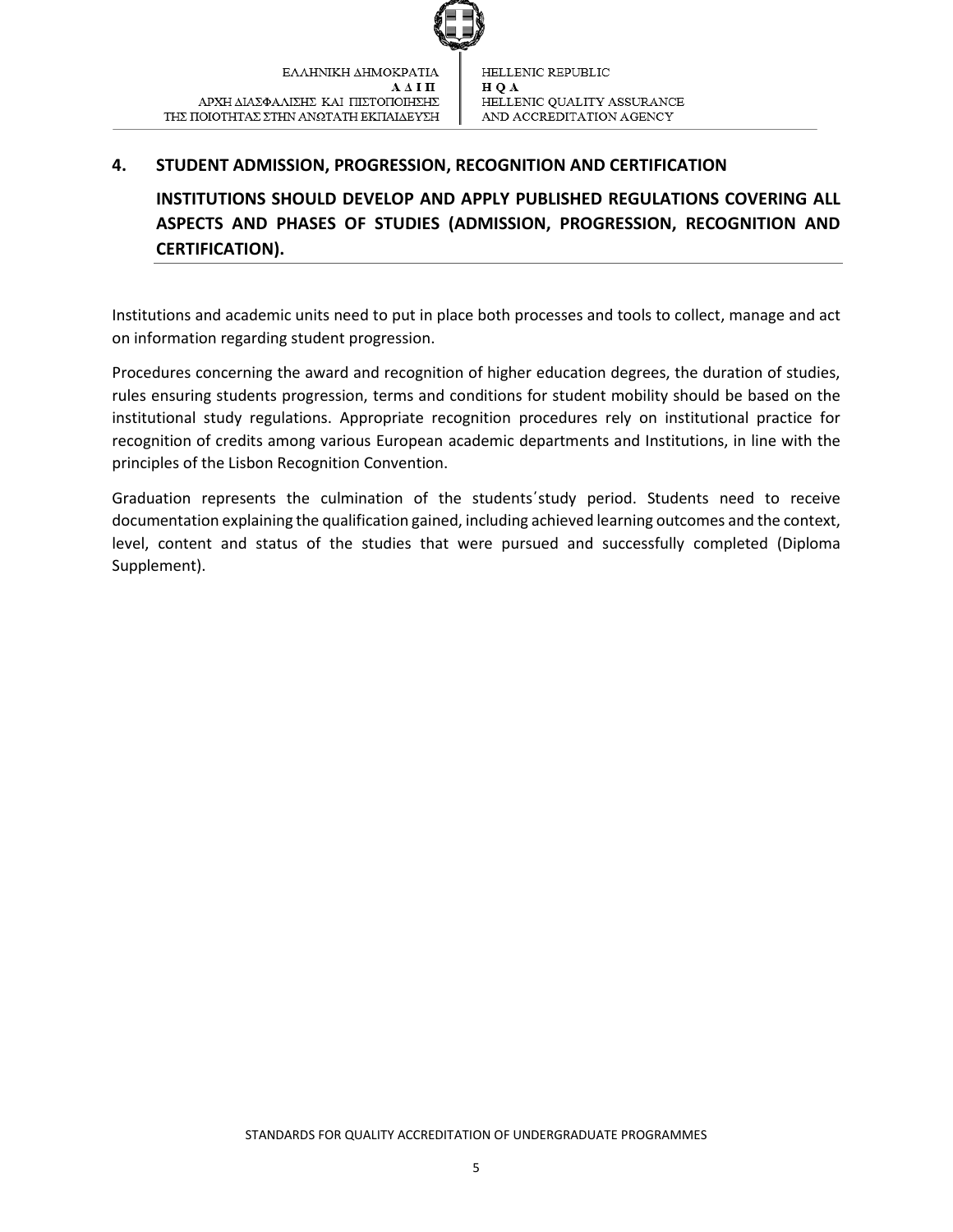

## <span id="page-6-0"></span>**5. TEACHING STAFF**

## **INSTITUTIONS SHOULD ASSURE THEMSELVES OF THE QUALIFICATIONS AND COMPETENCE OF THE TEACHING STAFF. THEY SHOULD APPLY FAIR AND TRANSPARENT PROCESSES FOR THE RECRUITMENT AND DEVELOPMENT OF THE TEACHING STAFF.**

The Institutions and their academic units have a major responsibility as to the standard of their teaching staff providing them with a supportive environment that promotes the advancement of their scientific work. In particular, the academic unit should:

- set up and follow clear, transparent and fair processes for the recruitment of properly qualified staff and offer them conditions of employment that recognize the importance of teaching and research;
- offer opportunities and promote the professional development of the teaching staff;
- encourage scholarly activity to strengthen the link between education and research;
- encourage innovation in teaching methods and the use of new technologies;
- promote the increase of the volume and quality of the research output within the academic unit
- follow quality assurance processes for all staff members (with respect to attendance requirements, performance, self-assessment, training etc.);
- develop policies to attract highly qualified academic staff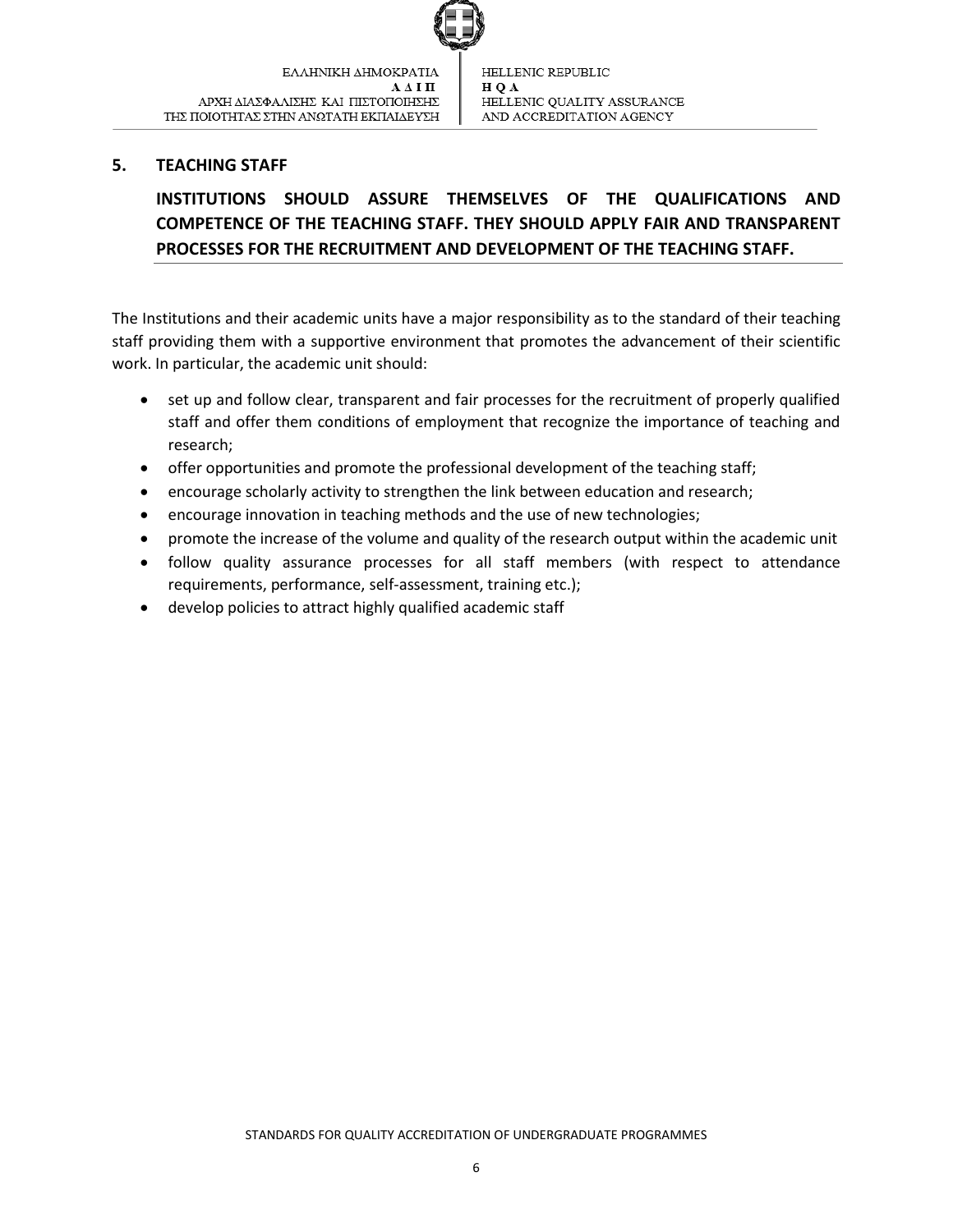

## <span id="page-7-0"></span>**6. LEARNING RESOURCES AND STUDENT SUPPORT**

**INSTITUTIONS SHOULD HAVE ADEQUATE FUNDING TO COVER TEACHING AND LEARNING NEEDS. THEY SHOULD –ON THE ONE HAND- PROVIDE SATISFACTORY INFRASTRUCTURE AND SERVICES FOR LEARNING AND STUDENT SUPPORT AND–ON THE OTHER HAND-FACILITATE DIRECT ACCESS TO THEM BY ESTABLISHING INTERNAL RULES TO THIS END (E.G. LECTURE ROOMS, LABORATORIES, LIBRARIES, NETWORKS, BOARDING, CAREER AND SOCIAL POLICY SERVICES ETC.).** 

Institutions and their academic units must have sufficient funding and means to support learning and academic activity in general, so that they can offerto studentsthe best possible level of studies. The above means could include facilities such as libraries, study rooms, educational and scientific equipment, information and communications services, support or counselling services.

When allocating the available resources, the needs of all students must be taken into consideration (e.g. whether they are full-time or part-time students, employed or international students, students with disabilities) and the shift towards student-centred learning and the adoption of flexible modes of learning and teaching. Support activities and facilities may be organised in various ways, depending on the institutional context. However, the internal quality assurance ensures that all resources are appropriate, adequate, and accessible, and that students are informed about the services available to them.

In delivering support services the role of support and administrative staff is crucial and therefore they need to be qualified and have opportunities to develop their competences.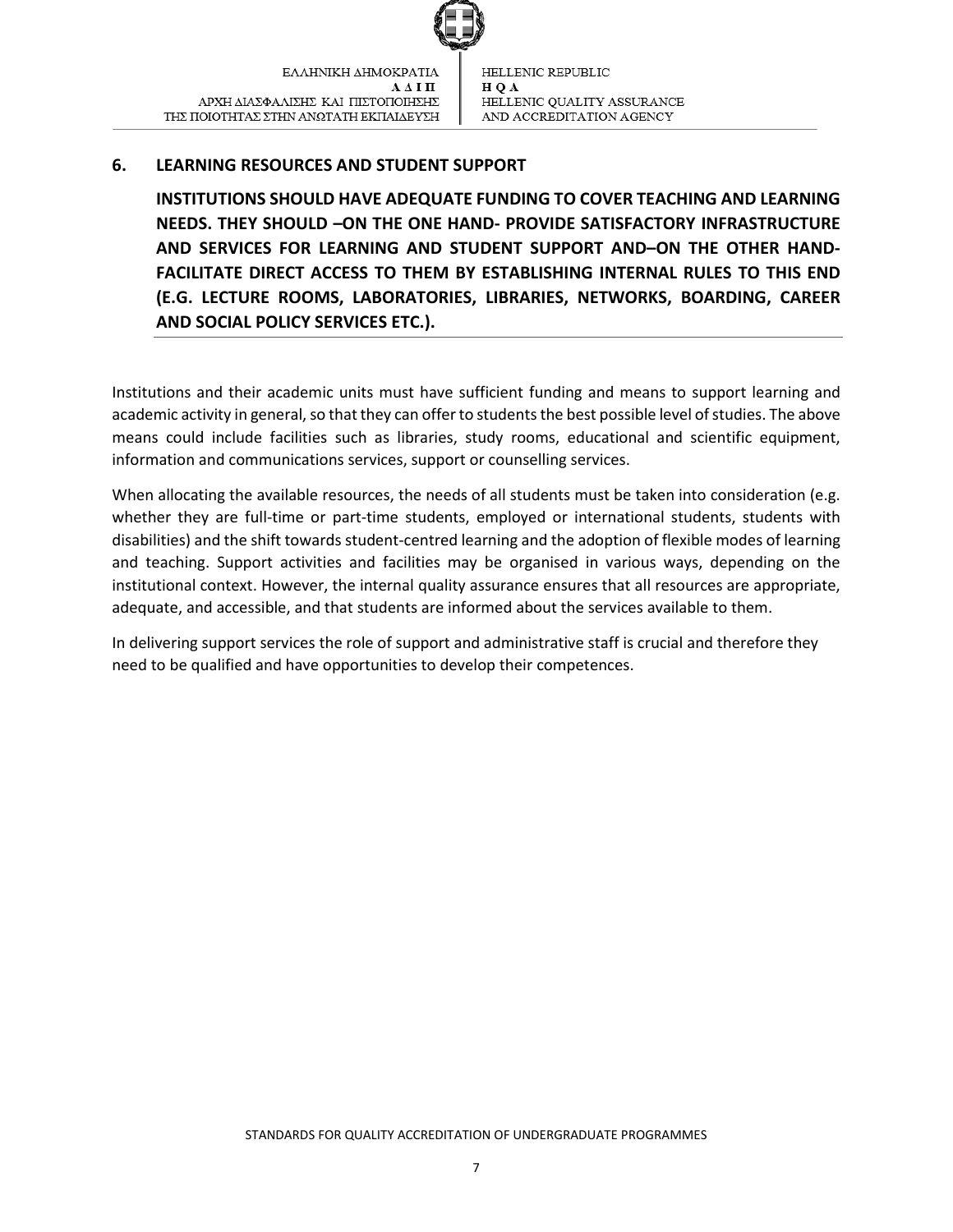

## <span id="page-8-0"></span>**7. INFORMATION MANAGEMENT**

**INSTITUTIONS BEAR FULL RESPONSIBILITY FOR COLLECTING, ANALYSING AND USING INFORMATION, AIMED AT THE EFFICIENT MANAGEMENT OF UNDERGRADUATE PROGRAMMES OF STUDY AND RELATED ACTIVITIES, IN AN INTEGRATED, EFFECTIVE AND EASILY ACCESSIBLE WAY.** 

Institutions are expected to establish and operate an information system for the management and monitoring of data concerning students, teaching staff, course structure and organisation, teaching and provision of services to students as well as to the academic community.

Reliable data is essential for accurate information and for decision making, as well as for identifying areas of smooth operation and areas for improvement. Effective procedures for collecting and analysing information on study programmes and other activities feed data into the internal system of quality assurance.

The information gathered depends, to some extent, on the type and mission of the Institution. The following are of interest:

- key performance indicators
- **•** student population profile
- student progression, success and drop-out rates
- $\bullet$  student satisfaction with their programme(s)
- availability of learning resources and student support
- career paths of graduates

A number of methods may be used for collecting information. It is important that students and staff are involved in providing and analyzing information and planning follow-up activities.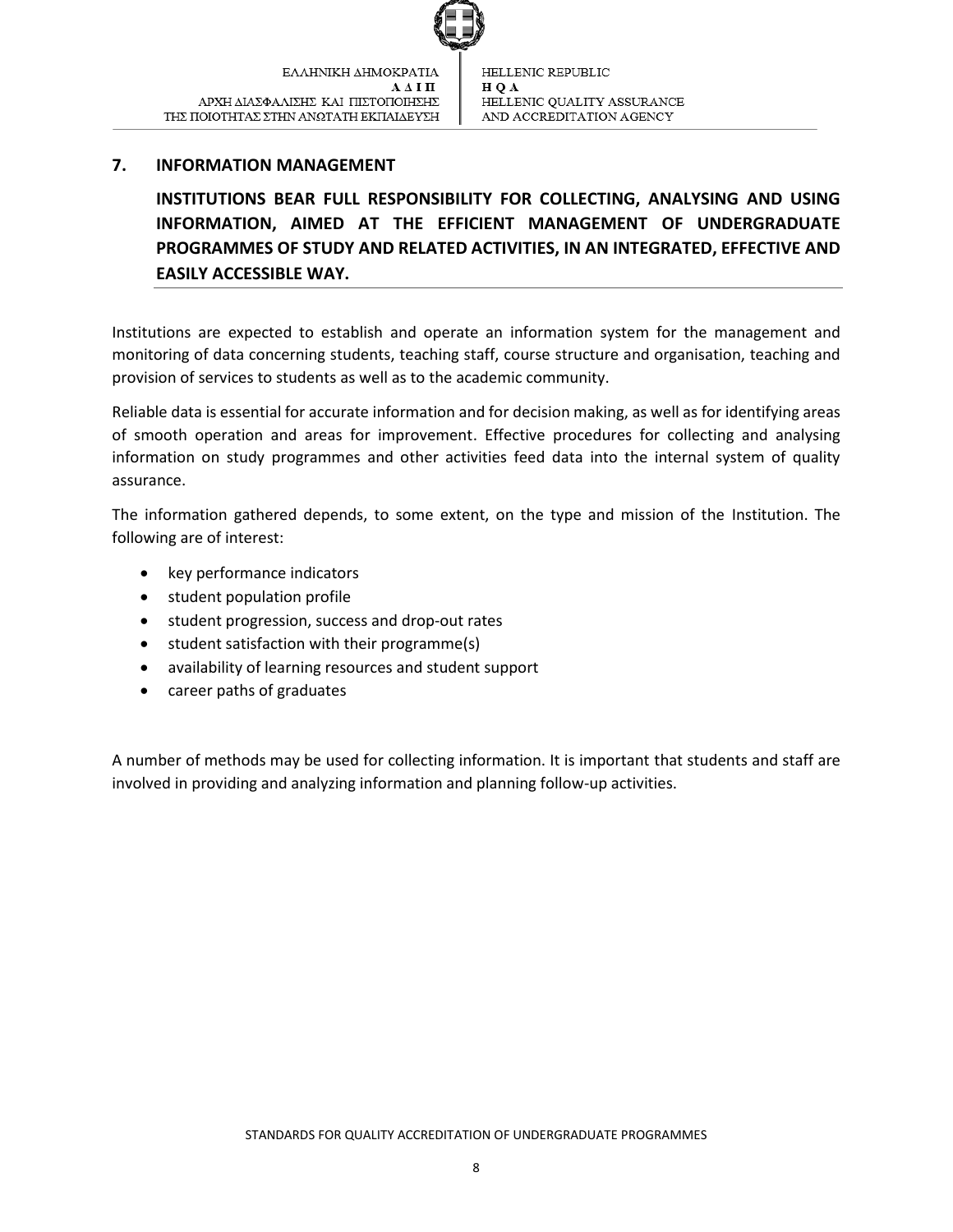#### <span id="page-9-0"></span>**8. PUBLIC INFORMATION**

**INSTITUTIONS SHOULD PUBLISH INFORMATION ABOUT THEIR TEACHING AND ACADEMIC ACTIVITIES WHICH IS CLEAR, ACCURATE, OBJECTIVE, UP-TO-DATE AND READILY ACCESSIBLE.**

Information on Institution's activities is useful for prospective and current students, graduates, other stakeholders and the public.

Therefore, institutions and their academic units provide information about their activities, including the programmes they offer, the intended learning outcomes, the qualifications awarded, the teaching, learning and assessment procedures used, the pass rates and the learning opportunities available to their students, as well as graduate employment information.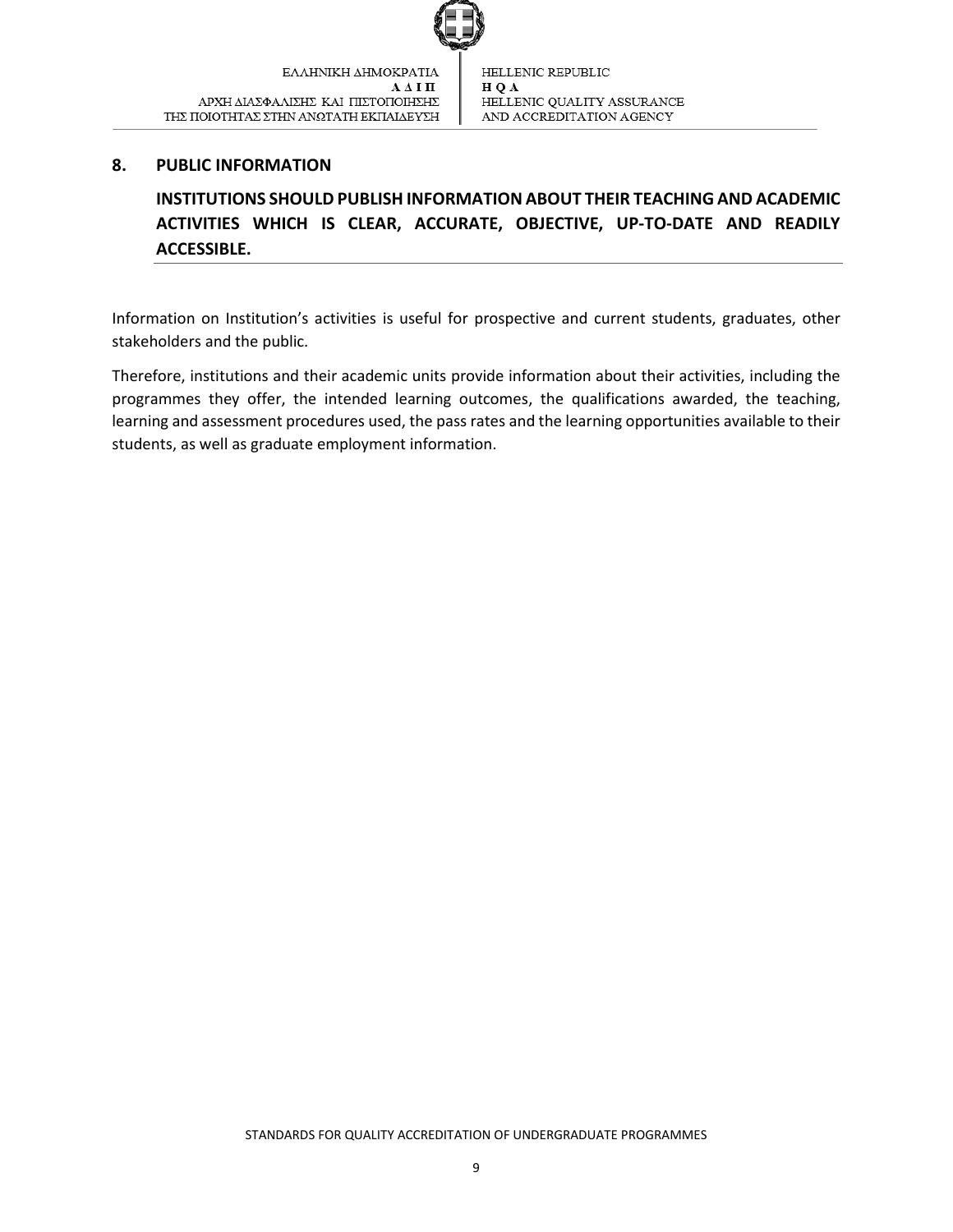

## <span id="page-10-0"></span>**9. ON-GOING MONITORING AND PERIODIC INTERNAL REVIEW OF PROGRAMMES**

**INSTITUTIONS SHOULD HAVE IN PLACE AN INTERNAL QUALITY ASSURANCE SYSTEM FOR THE AUDIT AND ANNUAL INTERNAL REVIEW OF THEIR PROGRAMMES, SO AS TO ACHIEVE THE OBJECTIVES SET FOR THEM, THROUGH MONITORING AND AMENDMENTS, WITH A VIEW TO CONTINUOUS IMPROVEMENT. ANY ACTIONS TAKEN IN THE ABOVE CONTEXT SHOULD BE COMMUNICATED TO ALL PARTIES CONCERNED.**

Regular monitoring, review and revision of study programmes aim to maintain the level of educational provision and to create a supportive and effective learning environment for students.

The above comprise the evaluation of:

- the content of the programme in the light of the latest research in the given discipline, thus ensuring that the programme is up to date;
- the changing needs of society
- the students' workload, progression and completion;
- the effectiveness of the procedures for the assessment of students
- the students' expectations, needs and satisfaction in relation to the programme;
- the learning environment, support services and their fitness for purpose for the programme

Programmes are reviewed and revised regularly involving students and other stakeholders. The information collected is analysed and the programme is adapted to ensure that it is up-to-date. Revised programme specifications are published.